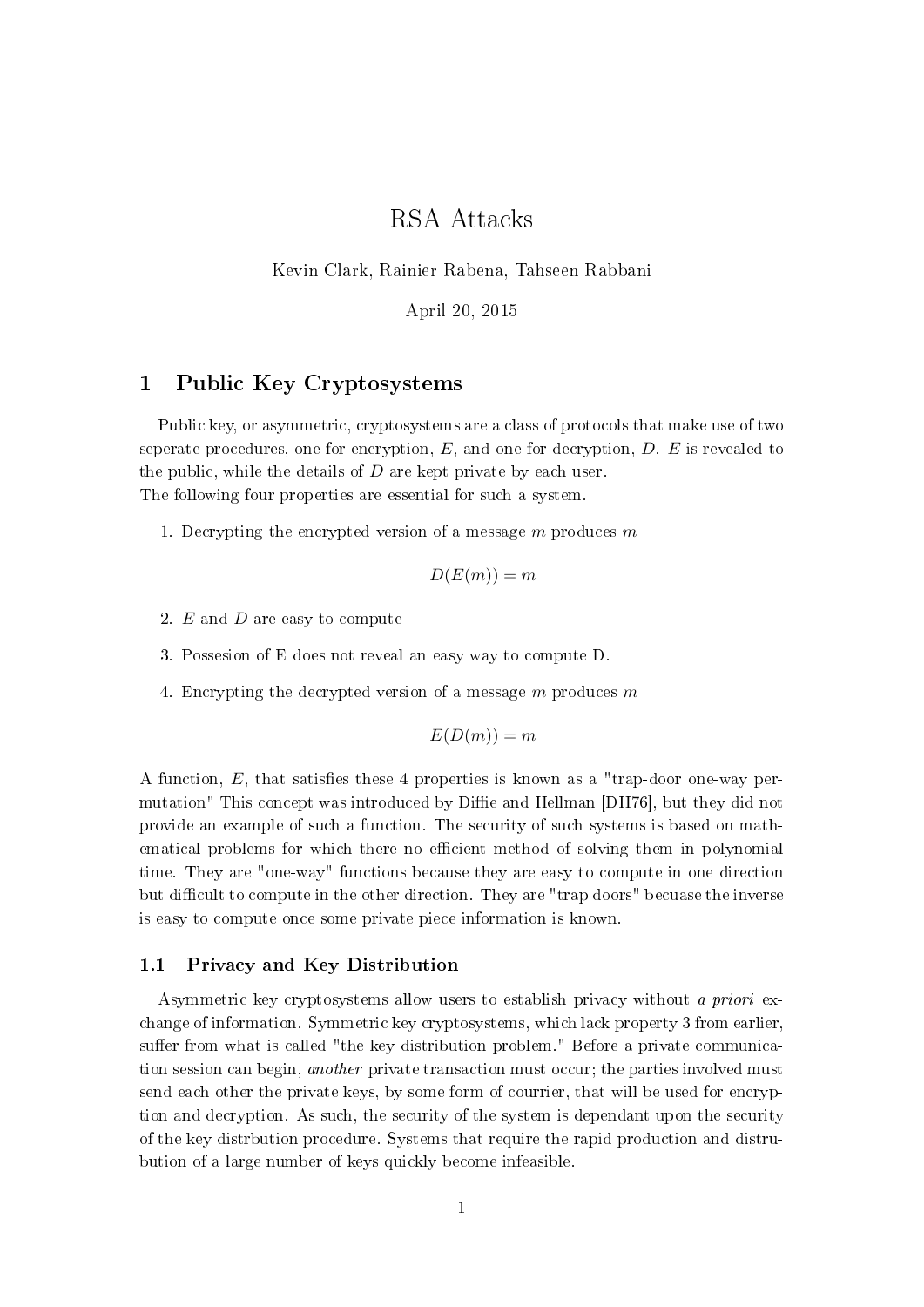Public-Key cryptosystems do not suffer from this problem. Alice and Bob can establish a secure communication session without private exchange of encryption keys. Furthermore, public-key schemes can be used to "bootstrap" a standard encryption scheme. For example, Alice can send Bob a message encrypted with his public key, but that contains a private key the two can then use to encrypt future messages using a standard encryption scheme, such as AES. This "bootstrap" process of negotiating a symmetric key via messages echanged using public key algorithms is how modern transport layer security works.

#### 1.2 Signatures

Digital signatures address the problem of proving that a message originated from the sender. Property 4 from earlier makes such verification possible. When Alice sends Bob a message, she computes the "signature" by applying her private decryption algorithm to the original message.

$$
D_a(m)=s
$$

Alice then encrypts s using Bob's public encryption algorithm  $E<sub>b</sub>$ .

$$
E_b(s) = c
$$

She the sends the message to Bob, who can obtain s by applying his private decryption algorithm

$$
D_b(c)=s
$$

He can then obtain the original message by applying Alice's public encryption method.

$$
E_a(s)=m
$$

Bob now has the message key pair  $(m, s)$ . He cannot modify the message and then later deny doing so because he could not compute the corresponding signature without Alice's private decryption method. Alice could not later deny sending the message because no one else could have computed  $s = D_a(m)$ .

## 2 RSA

RSA [RSA78] was the first set of protocols that satisfied conditions 1-4 from Section 2.

### 2.1 Key generation

For Alice to send bob an encrypted message  $m$  (represented as a number), she first picks two (very) large, random, prime numbers,  $(p, q)$ , and multiplies them together to yield

 $n = pq$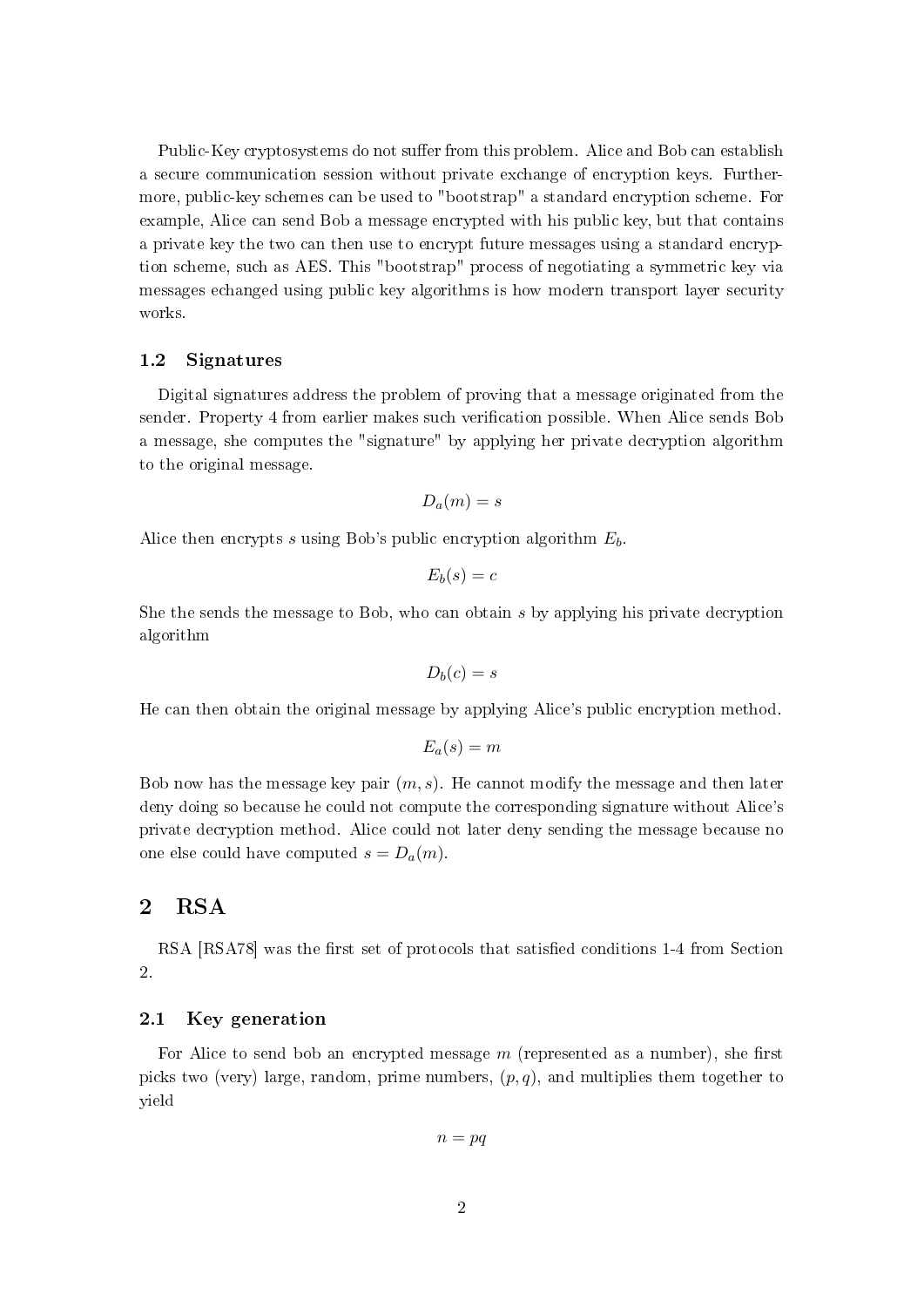$n$  will be used as the modulus to the encryption and decryption algorithms, so it n must be greater than  $m$ . She then computes Euler's totient function on  $n$ .

$$
\phi(n) = \phi(p)\phi(q) = (p-1)(q-1)
$$

She then picks another large, random integer d which is relatively prime to  $(p-1)(q-1)$ 

$$
\gcd(d, (p-1)(q-1)) = 1
$$

Where "gcd" means the "greatest common divisor." Alice then computes the last required number e, from p, q, and d to be the modular multiplicative inverse of  $e(modulo(\phi(n)))$ 

$$
d\equiv e^{-1}(modulo(\phi(n)))
$$

The public key,  $pk$ , consists of the modulus n and the public exponent e. The secret key, sk, consists of the modulus n, and the private exponent d. Formally

$$
pk = \{e, n\}
$$

$$
sk = \{d, n\}
$$

## 2.2 Encryption and Decryption

To encrypt a message  $m$  we simply raise the message to the power of the public key, modulo n.

$$
m^e \mod(n) = c
$$

To decrypt the corresponding ciphertext, we raise the message to the power of the private key modulo n.

$$
c^d \mod(n) = m
$$

## 2.3 Security

The security of the RSA crypto system relies on the difficulty of factoring large numbers. While  $n$  is known to any attacker, there is no known efficient algorithm for factoring n into  $p \& q$ . More generally, the RSA problem is defined as the task of taking the eth roots modulo a composite n: recovering a value m such that  $c \equiv m^e (mod(n))$ . While no polynomial time algorithm exists for factoring large integers has been found, it has not been proven that none exists, so whether or not the RSA problem is as hard as the integer factorization problem is an open question. The remaining sections of this paper cover novel investigations into attacks against RSA encryption. Section 3 covers how low entropy in random number generators leaves RSA open to attacks that allow rapid integer factorization and construction of private keys. Section 5 covers how one can recover private keys from random key bits. Section 6 covers attacks based on timing.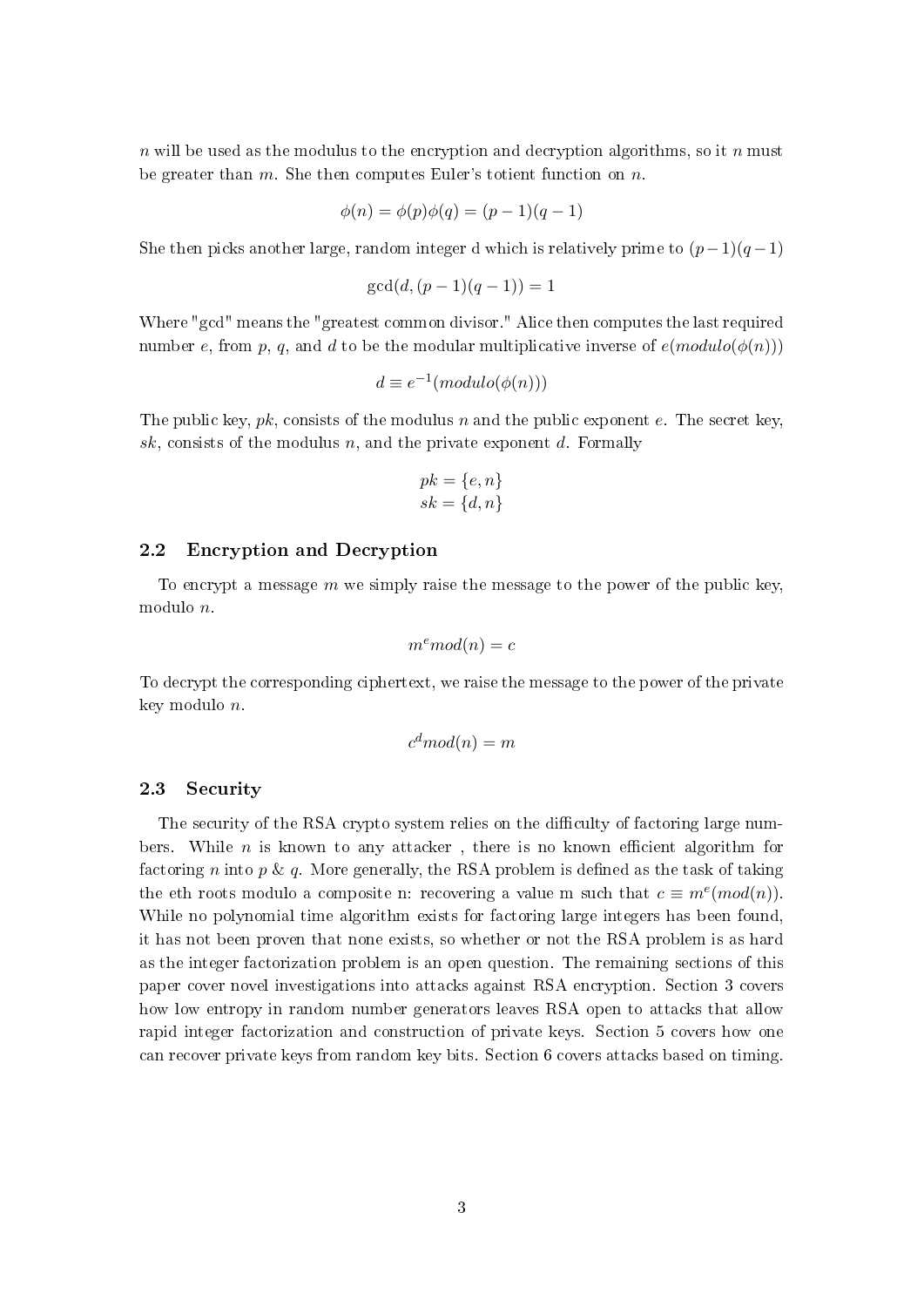## 3 Insufficieant Entropy

Randomness is crucial for modern cryptography. Given its importance, one might expect that today's widely used operating systems and application software generate random numbers securely. The paper this section covers [NHH12] tested this proposition empirically by examining keys in use on the internet.

No one has ever publicly factored a 1024-bit RSA modulus. In contrast, the greatest common divisor (gcd) of two 1024-bit integers can be computed in microseconds on a modern personal computer. This asymmetry leads to a well-known vulnerability of RSA: if an attacker can find two distinct moduli that share a common factor,

$$
n_1 = p * q_1
$$

$$
n_2 = p * q_2
$$

he can simply divide both moduli by  $p$  to obtain the second factor and compute the secret key. Exploiting this vulnerability then becomes a matter of practically finding RSA keys that have this property.

### 3.1 Data Collection

Using the open source port scanning software nmap, the authors conducted an exhaustive search of the ipv4 address space to discover hosts that offered TLS or SSH connections on port 443 or 22, respectively The scan ran at 40,566 IPs/second on average and finished in 25 hours. Public keys were obtained via custom software that stopped mid protocol after a public key was given, stored the result in a database, and moved on. 12,828,613 protocol handshakes were completed.

## 3.2 Factorization

The greatest common divisor of two integers can be computed very efficiently using Euclid's algorithm. With the help of fast integer arithmetic, the time complexity of Euclid's algorithm can be imporoved to  $O(n(\lg n)^2) \lg \lg n$ . This is immensely faster than the  $O(2^{n^{1/3}(\log n)^{2/3}})$  complexity of the fastest known factoring algorithm, the number sieve. Despite the 15  $\mu$ s runtime of this algorithm on two RSA keys, the size of the data set would have required 30 years of computation to naively run the algorithm on each pair. Instead the authors implemented a custom algorithm based on [Ber04] for factoring a collection of integers into coprimes.

#### 3.3 Vulnerabilities

By taking a macroscopic view of the internet, that authors were able to identify several patterns of vulnerability that would not have been possible to see otherwise.

The most glaring observation was the immense number of shared keys. %61 of TLS hosts, and %65 percent of the SSH hosts served the same key as another host in the scan. Many of the repeated keys were due to shared hosting. 3 of the 10 most common RSA keys were served by the same large hosting providers, and many times a large number of identical TLS certificates were served by the same organization.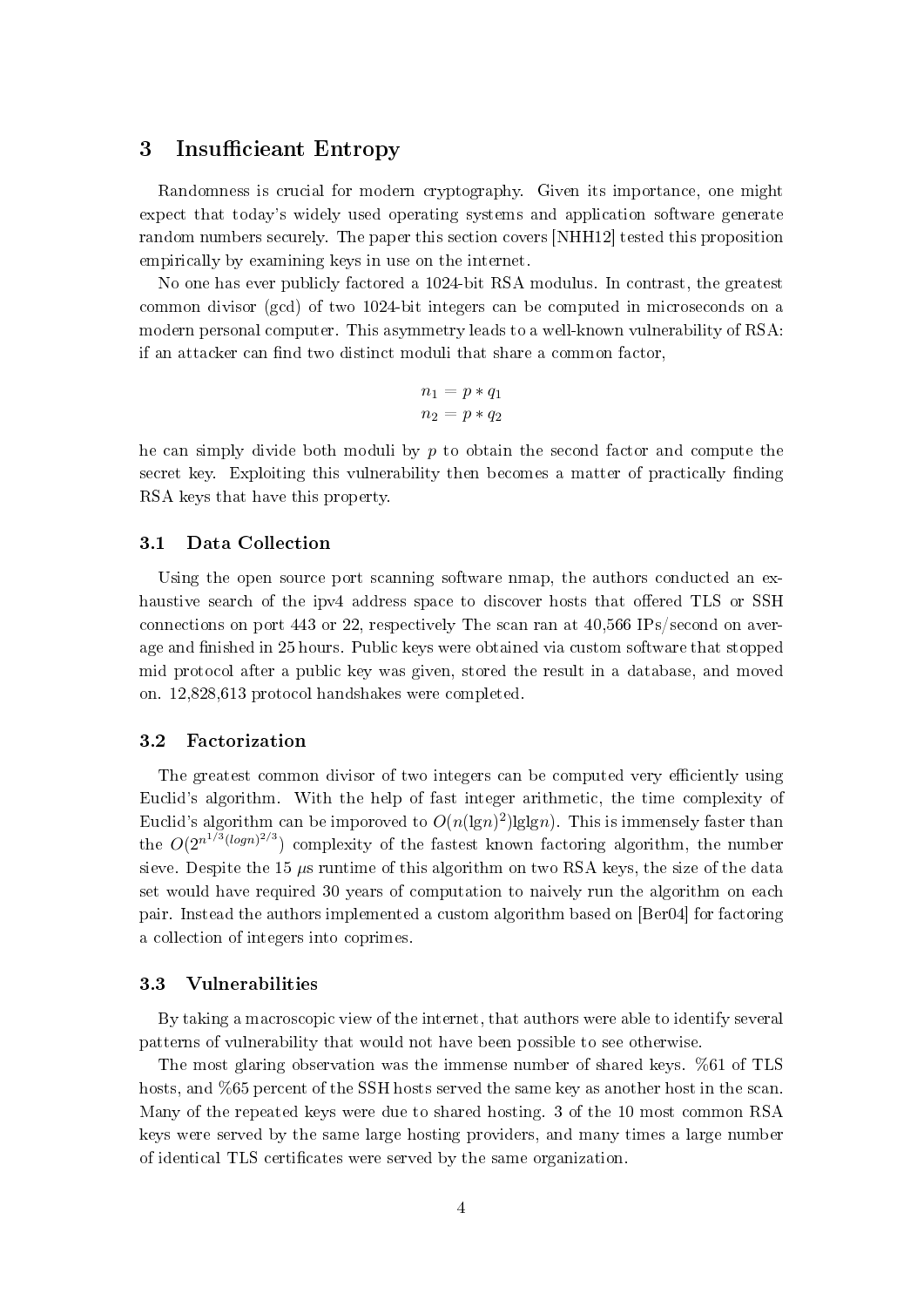While these cases do not result in vulnerabilites, a common case that did was the use of manufacturer-default keys. These preconfigured keys wired into the firmware may be accessible through reverse engineering, and in fact many public online databases, like littleblackbox, provide access to private keys for thousands of firmware releases.  $\%5.34$ (670,391) of the TLS hosts served manufacturer- default keys.

Another cause of repeated keys results from insufficient entropy during key generation. This leads to two independent hosts choosing a common prime factor in their key. The heuristic algorithm used to compute GCD on the 11,170,883 RSA moduli allowed the researchers to obtain private keys for  $23{,}576$  (0.40%) of the TLS certificates, which were served on 64,081 (0.5%) of the TLS hosts, and  $1,013(0.02\%)$  of the RSA SSH host keys, which were served on 2459 (0.027%) of th RSA SSH hosts. The vast majority of vulnerable keys were system- generated by headless or embedded network devices  $(routers, firewalls...).$ 

## 3.4 Investigation

To better understand the sources of low entropy in key generation, the authors augmented their data analysis with experimental investigations of specific implementations

#### 3.4.1 Linux RNG

The authors took an in depth look at the random number generator for linux (RNG) to investigate the hypothesis that repeated keys were due to insufficient randomness provided by the operating system. The Linux RNG maintains an entropy pool, the Input pool, from which the kernal provides random numbers to processes that read from /dev/urandom of /dev/random. Fresh entropy from unpredicatble kernel processes is periodically mixed into the Input pool. Sources of this entropy include uninitialized contents of pool buffers, at boot time, disk access timings, and the startup clock time in nanoseconds. an Input pool. A common source of entropy used to be IRQ (interrupt request) timings, but modern Linux systems no longer collect entropy from them. As a result, the authors discovered what they called a "boot-time entropy hole" , where a window of vulnerability exists, particularly in embeded systems with no human sources of entropy, and the RNG output may be completely predictable until a threshold of entropy is achieved. Long term keys generated by machines during this period are likely to be vulnerable.

The answer is to make networking devices generate keys only after a threshold entropy has been reached. This can be achieved through a number of means. Defaulting to /dev/random, rather than /dev/urandom will ensure that the process stalls until the kernel has enough randomness in it's pools. Another way to solve this is to have an application wait until a certain amount of time has passed on the system clock before starting to generate keys. On the hardware side, production factories could stock their chips with entropy sequences whose generating process has been tested for security.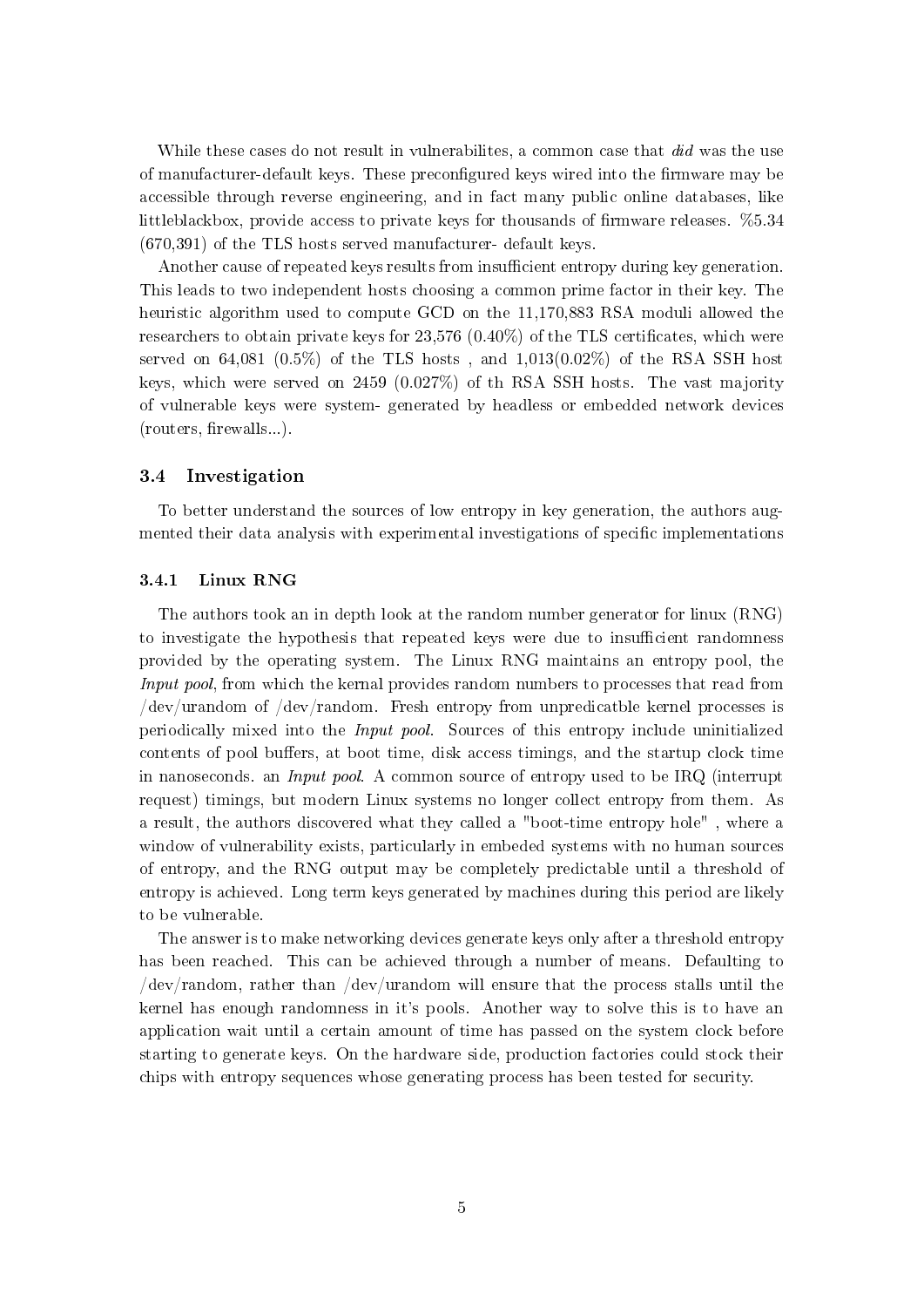#### 3.4.2 OpenSSL

A naive implementation of RSA key generation would simply seed a pseudo random number generator from the OS's entropy pool and then use it to generate  $p$  and  $q$ . With this approach, factorable keys would be very unlikely. Instead, though, what we see is that some devices are prone to generating keys with common factors. To see why this occured, the authors studied and experimented with the source code of OpenSSL.

OpenSSL relies on an internal entropy pool that it self-maintains. Upon creation, the entropy pool is seeded with bytes read from /dev/urandom, the process ID, the user ID, and the current time. The RSA key generating algorithm extracts entropy from the pool dozens of hundreds of times to produce one key all while, adding entropy from the invocation time of the algorithm. The data set contained many RSA keys with one common prime factor  $p$ . Upon inspection of the source code, the authors concluded that the process is hypersensitive to small variations in where the boundary between seconds falls during execution. This means that in two executions where the clock advances to the next second during the calculation of the second prime, the first prime will be equal but the second will depend on when exactly the second changes. As such vulnerable keys are prone to being produced by embeded or networking devices with low human entropy and whose start up sequences are deterministically similar.

The problem here is not only one of generating keys with lacking entropy, but of deterministic entropy sequences that multiple boxes of the same model share during their boot sequence. We therefore need to add an element of randomness to OpenSSL's key generating process that isnt correlated across these machines. Relying on the kernel's /dev/random, whose sources are more plentiful than OpenSSL's, is the best option. It will stall until the pool is ready, and wont be correlated across machines. Alternatively, we could generate SSL keys upon first use, rather than upon first boot. This would eliminate the similarity across machines in the list of prime factors chosen.

## 4 Recovering Private Keys from Random Key Bits

#### 4.1 Motivation

For most modern computers, when the power source is removed, the DRAM (Dynamic Random Access Memory) exhibits remnance, that is, the contents are preserved for several seconds, albeit in a degraded form. We begin by assuming that the 0s and 1s in the original representation were present in equal numbers and that the degraded version of the private key demonstrates unidirectional decay, that is for any altered region, either  $0 \to 1$  overwhelmingly or  $1 \to 0$  overwhelmingly. Halderman et al. in [JAHF] demonstrate the most instances of DRAM degradation are unidirectional. Given then a private key with a  $\rho$  fraction of decay, that is, every component of the key has a  $\rho$ fraction of its bits degraded, we would know a  $\delta = (1 - \rho)/2$  fraction of key bits for any given component.

This above scenario differs from other models where one is assigned a probability of correctly guessing a given bit – in our model, we truly do know a  $\delta = (1 - \rho)/2$  fraction of key bits. We will assume that the acquired private key follows the  $PKCS#1$  standard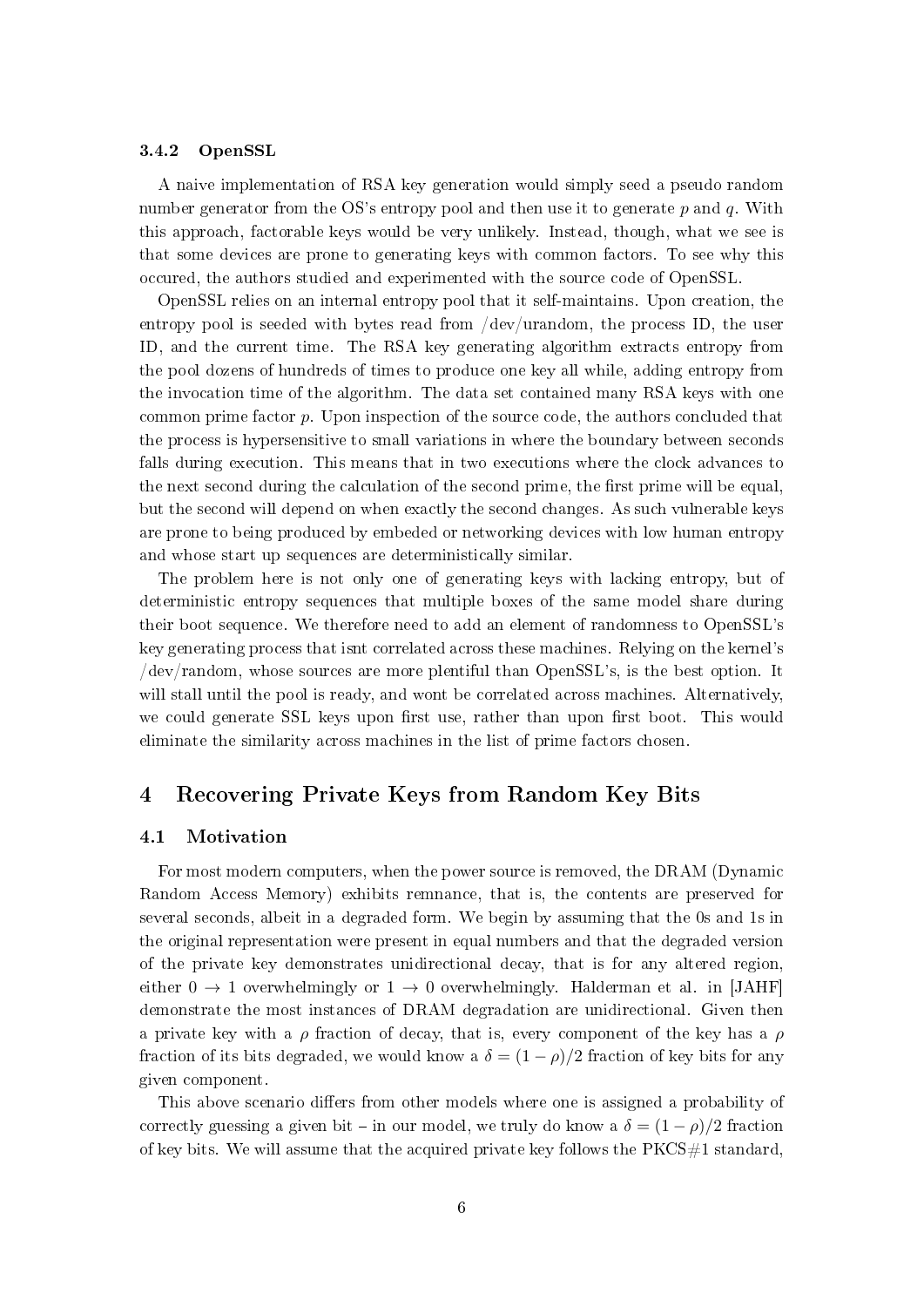meaning it contains the following information:

- 1. the  $(n\text{-}bit)$  modulus N
- 2. the public exponent e
- 3. the private exponent  $d$
- 4.  $d_p = d \mod (p-1)$
- 5.  $d_q = d \mod (q-1)$
- 6.  $q_p^{-1} = q^{-1} \mod p$

Heninger and Shacham in [HS09] demonstrate that an attacker who takes advantage of this remnance vulnerability will be able to efficiently recover an RSA private key with small public exponent given a random  $\delta = 0.27$  fraction of the bits of p, q, d,  $d_p$  and  $d_q$ By small, it is meant that  $e$  is no longer than 32 bits (which is most often the case).

## 4.2  $k, k_p$ , and  $k_q$

Before the algorithm can begin, one must recover  $k_p$  and  $k_q$ . First we compute k. The following analysis makes extensive use of  $4$  relations. The first,

$$
N = pq.
$$
 (1)

Given that  $e \equiv d^{-1} \mod \varphi(N)$  where  $\varphi(N) = (p-1)(q-1) = N-p-q+1$ , we derive the second relation ,

$$
ed = k(N - p - q + 1) + 1 \tag{2}
$$

for some nonnegative integer k. Lastly, given that  $ed_p \equiv 1 \mod (p-1)$  and  $ed_q \equiv 1$ mod  $(q-1)$ , we derive the last two relations,

$$
ed_p = k_p(p-1) + 1\tag{3}
$$

$$
ed_q = k_q(q-1) + 1 \tag{4}
$$

for some nonnegative integers  $k_p$  and  $k_q$ . These new components, k,  $k_q$ ,  $k_p$  will be pivotal in recovering the original private key.

Boneh, Durfee, and Frankel in  $[DBF98]$  note that  $0 < k < e$ . To see this, assume that  $e \leq k$ . Given that  $d < \varphi(N)$ , we would have that  $ed < k\varphi(N) + 1$ , when in fact  $ed = k\varphi(N) + 1$  by relation (2). Furthermore,  $k \neq 0$ , since this would contradict relation (2) when reducing modulo e. Thus,  $0 \lt k \lt e$ , and since we assumed e to be small, it is not difficult to enumerate all possible values of  $k$ . For each candidate  $k'$ , define

$$
\widetilde{d}(k') := \left\lfloor \frac{k'(N+1)+1}{e} \right\rfloor
$$

where  $|\cdot|$  is the floor function. In [4] it is also observed that

$$
0 \le \tilde{d}(k) - d < 3\sqrt{N},
$$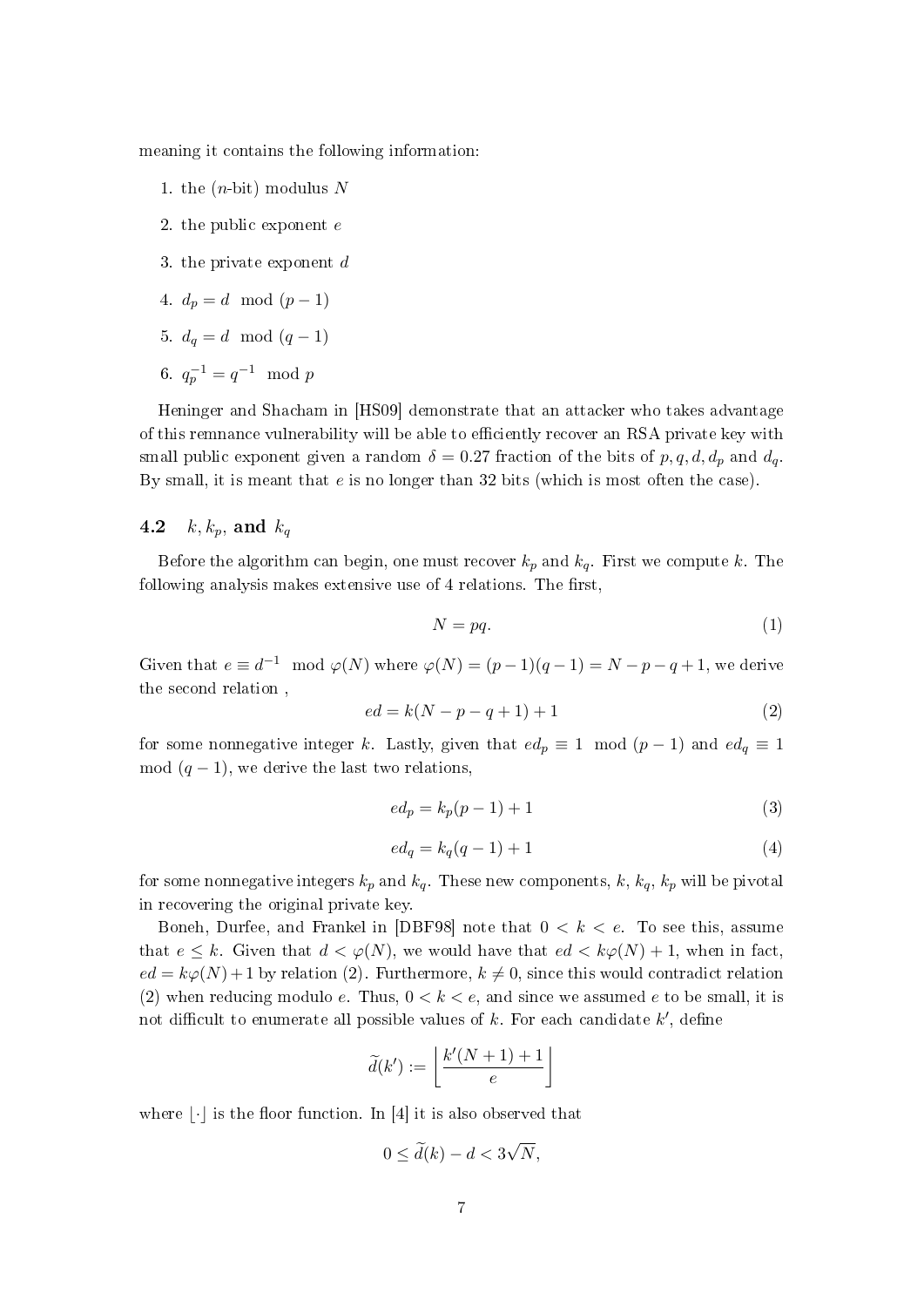meaning that  $\tilde{d}(k)$  agrees with d on its  $\lfloor n/2 \rfloor - 2$  most significant bits. This implies that a small public exponent will leak half the bits of the private exponent in one of the  $\widetilde{d}(k').$ Conversely, Boneh, Durfee, and Frankel prove that a corrupted version of  $\tilde{d}$  of d can be used to find k, provided that  $\delta n/2 \gg \lg e$ . Heninger and Shacham note that even for 1024-bit N and 32-bit e, there is with "overwhelming probability" enough information to determine k for  $\delta \geq 0.27$ . This allows us to confidently assume that prior to running the algorithm, the attacker will be able to learn  $k$  and will be able to correct the most significant half of the bits of the corrupted  $d$ .

We will now need to determine  $k_p$  and  $k_q$ . Analysis similar to the case of the k demonstrates that  $0 < k_p, k_q < e$ . In particular,  $k_p = (k_p \mod e)$  and  $k_q = (k_q \mod e)$ . If k is known, through a series of clever manipulations on relations  $(1)-(4)$  reduced modulo e, Heninger and Shacham demonstrate that  $k_p \equiv -k(k_q^{-1}) \mod e$  and

$$
k_p^2 - [k(N-1) + 1]k_p - k \equiv 0 \mod e \tag{5}
$$

If e has m distinct prime factors, the number of roots (solutions) to (5) is equal to  $2^m$ . By symmetry,  $k_q$  must also be a root. The case when e is prime is particularly nice, since there are only 2 roots, thus 2 possible assignments for the pair  $(k_p, k_q)$ .

Also note that when by reducing relations  $(3)$  and  $(4)$  modulo e we have that.

$$
-k_p^{-1} + 1 = p \mod e
$$

$$
-k_q^{-1} + 1 = q \mod e
$$

so we determine  $p$  and  $q$  modulo  $e$ .

#### 4.3 Reconstruction Algorithm

We may now describe the actual attack which consists of generating partial keys and eliminating those which do not statisfy the relationships established in the previous section. Specifically, if we know bits 1 through  $i - 1$  of a potential key, we enumerate all possible combinations of values of bit i for  $p, q, d, d_p$ , and  $d_q$ , and keep a combination if it satisfies  $(1), (2), (3), (4) \text{ mod } 2^i$ .

We assume that we know  $k_p$  and  $k_q$ . In practice, e is usually prime, in which case we run the algorithm twice (for the two possible assignments described in the last section). Let  $x[i]$  denote the ith bit of x, where  $x[0]$  denotes the least significant bit. Let  $\tau(x)$ denote the exponent on the largest power of 2 which divides x. Since  $p$  and  $q$  are odd primes (assuming they are large), we immediately know that  $p[0] = q[0] = 1$ . Hence  $2 \mid p-1$ , so  $2(2^{\tau(k_p)}) = 2^{1+\tau(k_p)} \mid k_p(p-1)$ . By reducing (3) modulo  $2^{1+\tau(k_p)}$ , we have that

$$
d_p \equiv e^{-1} \mod 2^{1+\tau(k_p)}.
$$

Thus, we are able to determine/correct the least significant  $1 + \tau(k_p)$  bits of  $d_p$ . Analogous reductions on relations (4) and (2) also allow us to determine/correct the  $1+\tau(k_q)$  least significant bits of  $d_q$  and the  $2+\tau(k)$  least significant bits of d. Furthemore we can conclude from this analysis that a change in  $p[i]$  and  $q[i]$  will respectively affect  $d_p[i + \tau(k_p)]$  and  $d_q[i + \tau(k_q)]$  along with  $d[i + \tau(k)]$ . Define the *i*th slice as

$$
p[i] \qquad q[i] \qquad d[i + \tau(k)] \qquad d_p[i + \tau(k_p)] \qquad d_q[i + \tau(k_q)]
$$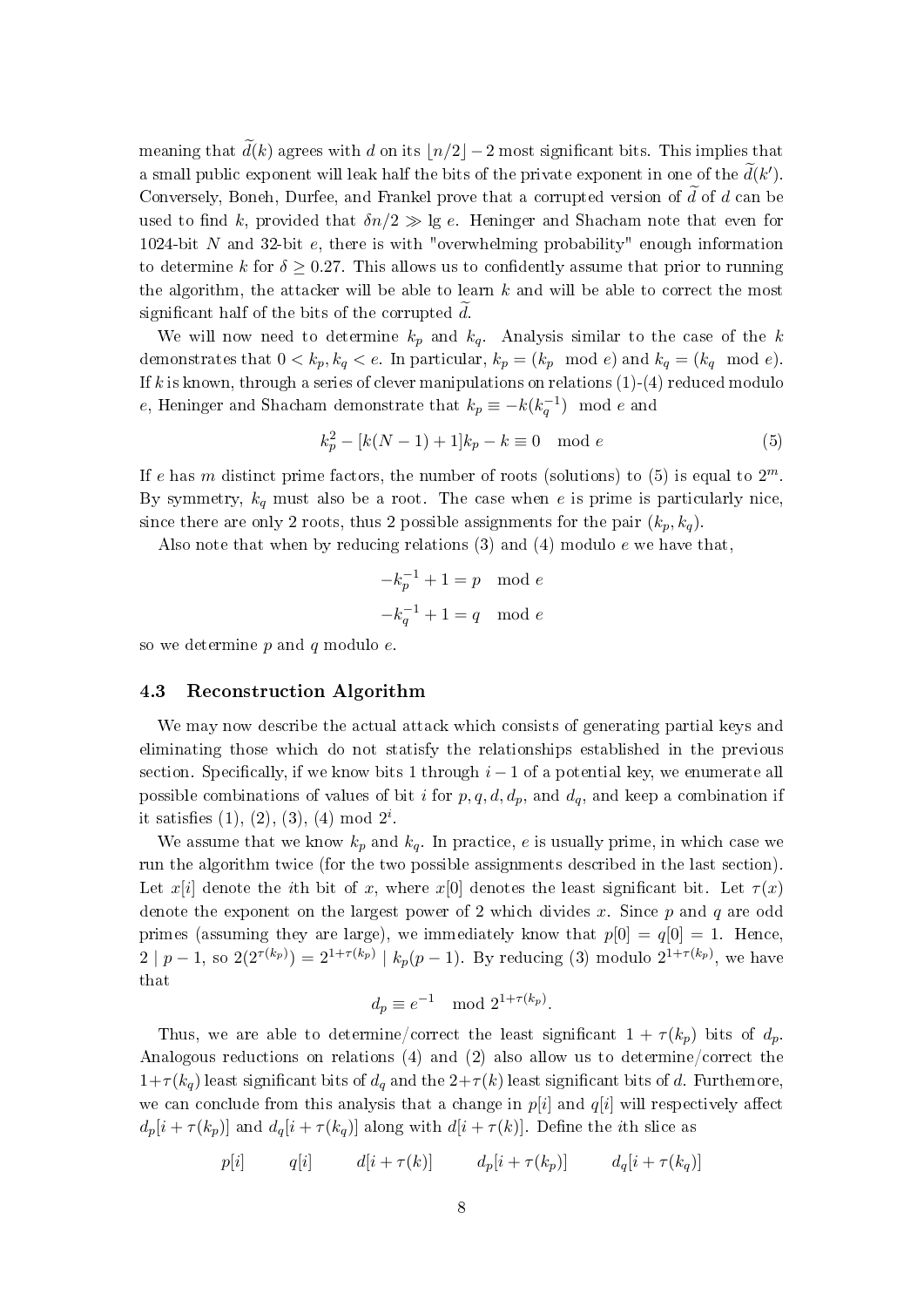For a given partial solution up to  $i - 1$  bits, we generate all possible solutions for the ith slice. By doing this for all solutions in the  $(i - 1)$ th slice, we have enumerated all possible solutions for slice i. We already know the only possible solution for the  $i = 0$ slice, so the algorithm begins there. We recover the factorization of  $N$  in one or more possible solutions after having reached  $i = \lfloor n/2 \rfloor$ .

Given a possible solution  $(p', q', d', d'_p, d'_q)$  for slice  $i - 1$ , it would appear that there are  $2^5 = 32$  possible solutions for slice i, but there are in fact, at most 2 solutions. The relations (1)-(4) form a set of "constraint polynomials," which in combination with the Multivariate Hensel's Lemma (an important tool in number theory) reveal that the ith slice must satisfy the following conditions,

$$
p[i] + q[i] \equiv (n - p'q')[i] \mod 2
$$
  
\n
$$
d[i + \tau(k)] + p[i] + q[i] \equiv (k(N + 1) + 1 - k(p' + q') - ed')[i + \tau(k)] \mod 2
$$
  
\n
$$
d_p[i + \tau(k_p)] + p[i] \equiv (k_p(p' - 1) + 1 - ed'_p)[i + \tau(k_p)] \mod 2
$$
  
\n
$$
d_q[i + \tau(k_q)] + q[i] \equiv (k_q(q' - 1) + 1 - ed'_q)[i + \tau(k_q)] \mod 2.
$$
\n(6)

Or less intimidatingly, we have a system of the following form:

$$
p[i] + q[i] \equiv c_1 \mod 2
$$
  
\n
$$
d[i + \tau(k)] + p[i] + q[i] \equiv c_2 \mod 2
$$
  
\n
$$
d_p[i + \tau(k_p)] + p[i] \equiv c_3 \mod 2
$$
  
\n
$$
d_q[i + \tau(k_q)] + q[i] \equiv c_4 \mod 2.
$$
\n(7)

For a given  $c_1$ , there are only two possible assignments to  $p[i]$  and  $q[i]$ , which consequently fix the remaining unknowns, thus every solution in slice  $i - 1$  lifts to two solutions in slice  $i$ . In practice, our partial knowledge of the private key would allow us to eliminate a possible solution in a given  $i$  slice if it does not agree with known bits. Heninger and Shacham summarize the performance of this algorithm in the following theorem,

**Theorem 1** Given the values of a  $\delta = .27$  fraction of the bits of p, q, d, d mod p and d mod q, the algorithm will correctly recover an n-bit RSA key in expected  $O(n^2)$ time with probability  $1-\frac{1}{n^2}$ .

## 5 Timing Attacks

The basic goal of a timing attack is to determine some secret value by using precise information about the time taken to execute an algorithm to exploit some flaw in the implementation of that algorithm. This type of attack can be most easily used when there is a conditional statement in the algorithm that can follow two different paths depending on the input. One path is slow and takes a long time to complete, while the other path is fast and takes a short time to complete. For example, assume we have a secret bit  $x$ , which can be either 0 or 1. Consider the following pseudocode for an algorithm: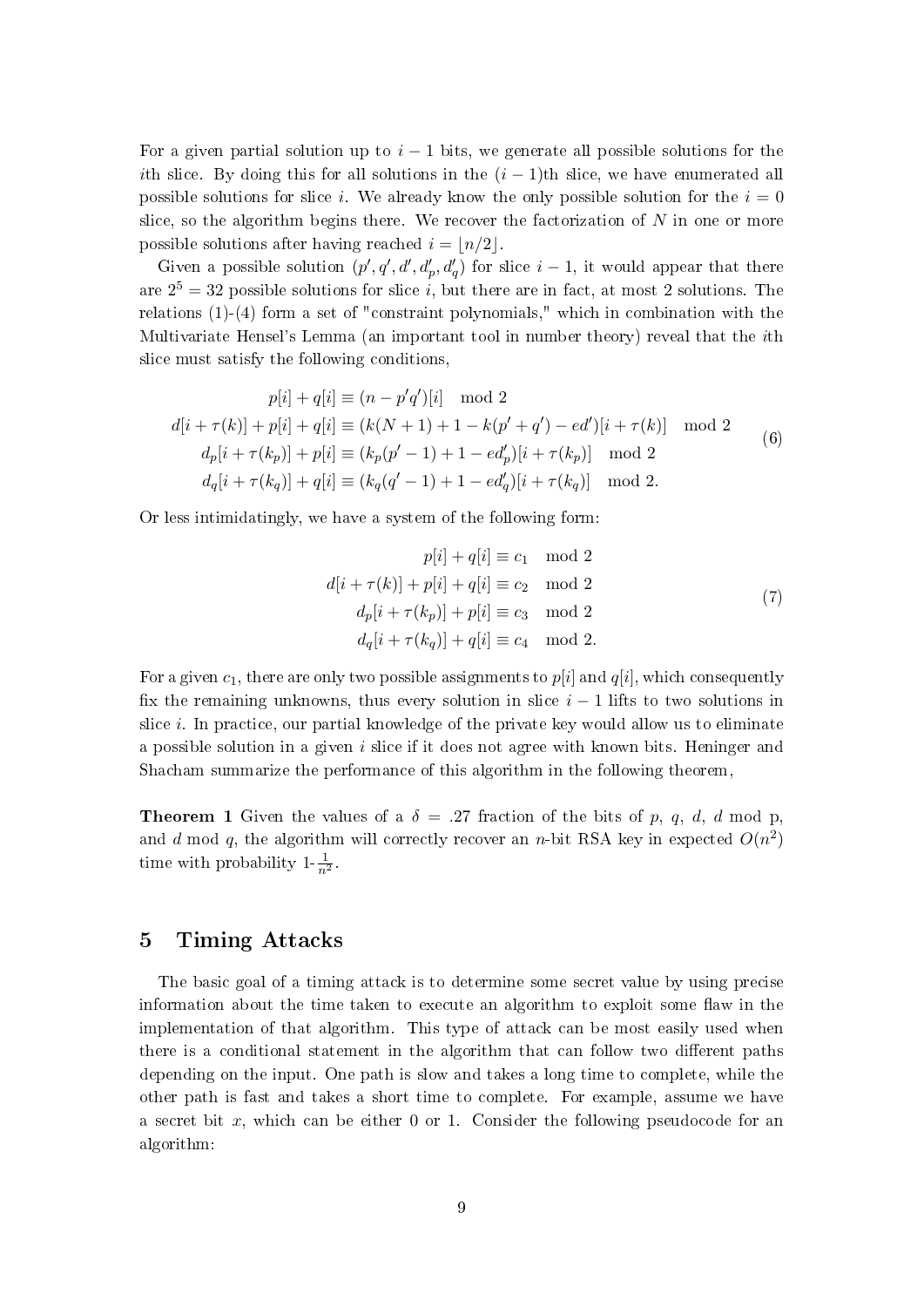| Algorithm 1 A simple conditional statement.      |
|--------------------------------------------------|
| if $x=1$ then                                    |
| Perform a slow operation $(\sim 400 \text{ ms})$ |
| else                                             |
| Perform a fast operation $(\sim 30 \text{ ms})$  |
| end if                                           |
|                                                  |

An adversary tells us to run this algorithm, and he measures the execution time to be 33 ms. The adversary, then, can conclude that our secret value of x is 0, with high probability.

The main idea of the attack described in [Koc96] is that it is possible to retrieve the entire RSA secret key simply by exploiting the timing characteristics of the decryption operation. By sampling a large enough number of decryption times, we can use statistical techniques to determine a "guess" for the first  $b$  bits of the secret key. If we know the first b bits, we can perform a partial execution of the decryption function ourselves, which allows us to determine the next few bits of the key. We continue to iterate this procedure until the entire key has been retrieved.

#### 5.1 Attack on Modular Exponentiation

Recall that RSA decryption works as follows: Given the ciphertext  $c$ , the secret key d, and the modulus n, we can determine the original plaintext message  $m$  by calculating

$$
m = c^d \bmod n
$$

But how do we actually compute this value? Naively, we can use an accumulator with an initial value of 1 and perform  $d$  multiplications by  $c$  to find  $c^d$ . Then we can divide by  $n$  and take the remainder to find the result m. However, such an approach becomes unwieldly for large values of c and  $d$ , which tends to happen in strong cryptographic systems such as RSA. Modern implementations use a square-and-multiply algorithm to perform modular exponentiation. First, note that  $d$  can be expressed in the following binary form:

$$
d=\sum_{k=0}^{w-1}a_k2^k
$$

where w is the length of d in bits and  $a_k$  is the value of bit k in d. Then, the value  $c^d$ can be represented as

$$
c^{d} = c^{\left(\sum_{k=0}^{w-1} a_k 2^k\right)} = \prod_{k=0}^{w-1} \left(c^{2^k}\right)^{a_k}
$$

which means that the value  $m$  can be computed as

$$
m \equiv \prod_{k=0}^{w-1} \left( c^{2^k} \right)^{a_k} \pmod{n}
$$

One implementation of this algorithm can be seen in the example below.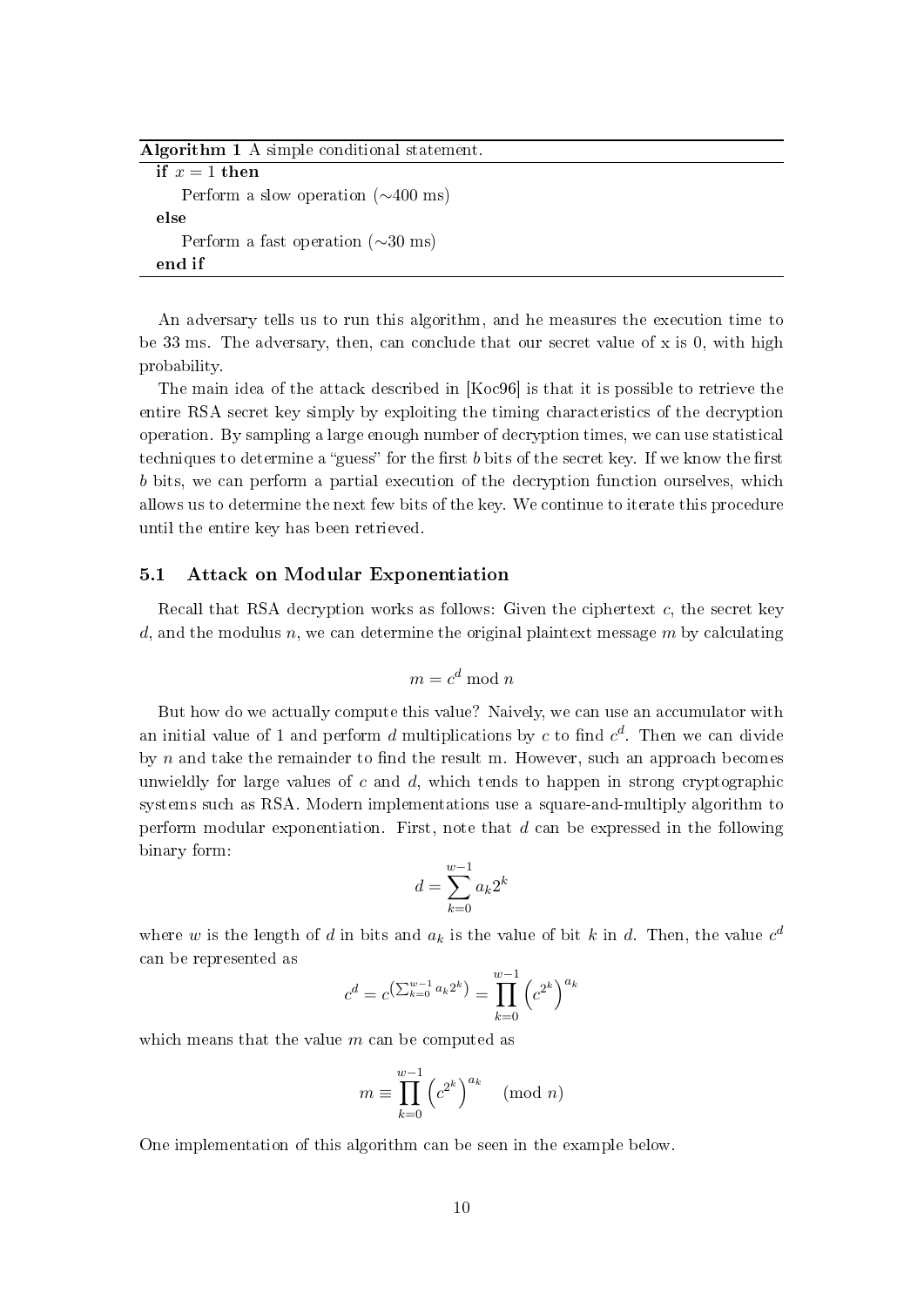Algorithm 2 A simple modular exponentiation algorithm.

Let  $s_0 = 1$ for  $k = 0$  upto  $w - 1$  do if  $a_k = 1$  then Let  $m_k = (s_k \cdot c) \mod n$ else Let  $m_k = s_k$ end if Let  $s_{k+1} = m_k^2 \bmod n$ end for return  $m_{w-1}$ 

Note that each iteration k of the main loop may need to perform an extra modular multiplication operation, depending on the kth bit of  $d$ . The extra computation time caused by the difference between the two branches is the key to the general timing attack.

Suppose we have j ciphertext messages  $c_0, c_1, ..., c_{i-1}$  with corresponding timing measurements  $T_0, T_1, ..., T_{j-1}$ . Suppose also that we have a guess  $d_b$  for the first  $b$  exponent bits. Each timing observation consists of  $T = e + \sum_{i=0}^{w-1} t_i$ , where  $t_i$  is the time required for the multiplication and squaring steps for bit  $i$ , and  $e$  is the measurement error. Given  $d_b,$  the attacker can find  $\sum_{i=0}^{b-1} t_i$  for each sample  $c$  by running  $b$  iterations of the loop himself and computing the time taken to run that. Subtracting from T yields  $e + \sum_{i=b}^{w-1} t_i$ . If  $m_b$  was correct, then the variance of  $e + \sum_{i=b}^{w-1} t_i$  is expected to be  $\text{Var}(e) + (w-b) \text{Var}(t)$ . However, if only the first  $c < b$  bits of  $m_b$  were correct, then the expected variance is  $Var(e) + (w - b + 2c) Var(t)$ . In other words, correctly emulated iterations decrease the expected variance by  $\text{Var}(t)$ , while iterations following an incorrect exponent bit each increase the variance by  $Var(t)$ .

It is possible to approximate  $t_i$  using independent standard normal variables. If we assume that  $Var(e)$  is negligible, the expected probability that  $m_b$  is correct is:

$$
P\left(\sum_{i=0}^{j-1} \left(\sqrt{w-b}X_i + \sqrt{2(b-c)}Y_i\right)^2 > \sum_{i=0}^{j-1} \left(\sqrt{w-b}X_i\right)^2\right)
$$
  
= 
$$
P\left(2\sqrt{2(b-c)(w-b)}\sum_{i=0}^{j-1} X_iY_i + 2(b-c)\sum_{i=0}^{j-1} Y_i^2 > 0\right)
$$

where X and Y are standard normal random variables. Because  $j$  is relatively large,  $\sum_{i=0}^{j-1} Y_i^2 \approx j$ , and  $\sum_{i=0}^{j-1} X_i Y_i$  is approximately normal with  $\mu = 0$  and  $\sigma =$ √  $\overline{j},$  yielding

$$
P\left(2\sqrt{2(b-c)(w-b)}\sqrt{j}Z + 2(b-c)j > 0\right) = P\left(Z > -\frac{\sqrt{j(b-c)}}{\sqrt{2(w-b)}}\right)
$$

where  $Z$  is a standard normal random variable. Integrating to find the probability of a correct guess yields  $\Phi\left(\sqrt{\frac{j(b-c)}{2(w-b)}}\right)$ , where  $\Phi(d)$  is the area under the standard normal curve from  $-\infty$  to d. The required number of samples j is thus proportional to the exponent size  $w$  [Koc96]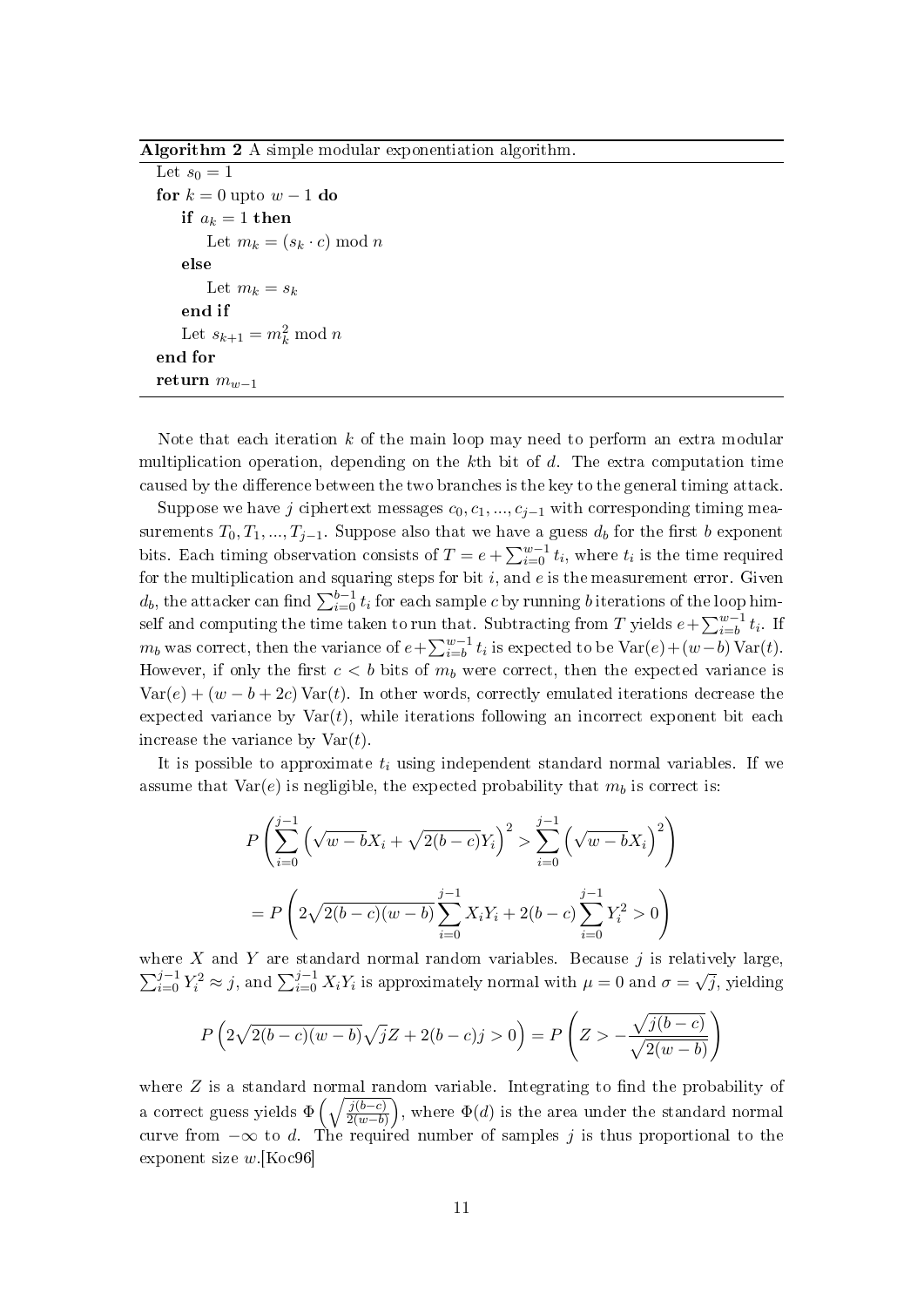## 5.2 Preventing the Attack

On many processors, the division operation (and subsequently, the modulo operation) is slow. For the conditional statement inside the main loop of the modular exponentiation algorithm shown above, this slowness is largely the reason why there is such a noticeable difference in the execution times betweeen the two branches. Montgomery multiplication eliminates this modulo operation and reduces the size of the timing characteristics, but some variance still remains and can be exploited with more precise timing measurements or an increased number of samples. Some implementations of RSA use the Chinese Remainder Theorem (CRT) to optimize the decryption process. While the attack described above does not allow an adversary to extract the secret key directly, it can be adapted to approximate the value of one of the prime factors of the modulus  $n$ which can then be used to determine the secret key using the other information available to the attacker (i.e. the public exponent).

One way to prevent the attack is to make all operations take the same amount of time. However, fixed-time implementations are also likely to be slow, and unexpected timing variations can still occur due to compiler optimizations and cache misses. Adding random delays to the timing measurements to make them inaccurate is another approach to preventing the attack, but attackers can get around this by adding more samples. The best solution to this problem is to use a technique known as blinding. This can be done by choosing a random pair  $(v_i, v_f)$  such that  $v_f^ \bar{f}_f^{-1} = v_i^d \bmod n$ . Before the modular exponentiation operation, the input message should be multiplied by  $v_i$  (mod n), and afterward the result is corrected by multiplying with  $v_f \pmod{n}$ . The system should reject messages equal to 0 (mod  $n$ ). If this random pair is kept secret, then the attack does not gain any useful information about the secret key. He is only able to figure out the general timing distribution of the modular exponentiation operation.

## References

- [Ber04] Daniel J. Bernstein. How to find smooth parts of integers. 2004.
- [DBF98] Glenn Durfee Dan Boneh and Yair Frankel. An attack on rsa given a small fraction of the private keys bits. Advances in Cryptology, 1514:25-34, 1998.
- [DH76] Whitfield Diffie and Martin E. Hellman. New directions in cryptography. IEEE Transactions on Information Theory,  $22(6)$ :644-654, 1976.
- [HS09] Nadia Heninger and Hovav Shacham. Reconstructing rsa private keys from random key bits. Advances in Cryptology,  $5677:1-17$ , 2009.
- [JAHF] Nadia Heninger William Clarkson William Paul Joseph Calandrino Ariel Feldman Jacob Appelbaum J. Alex Halderman, Seth Schoen and Edward Felten. Lest we remember: Cold boot attacks on encryption keys. 2008 USENIX Security Symposium.